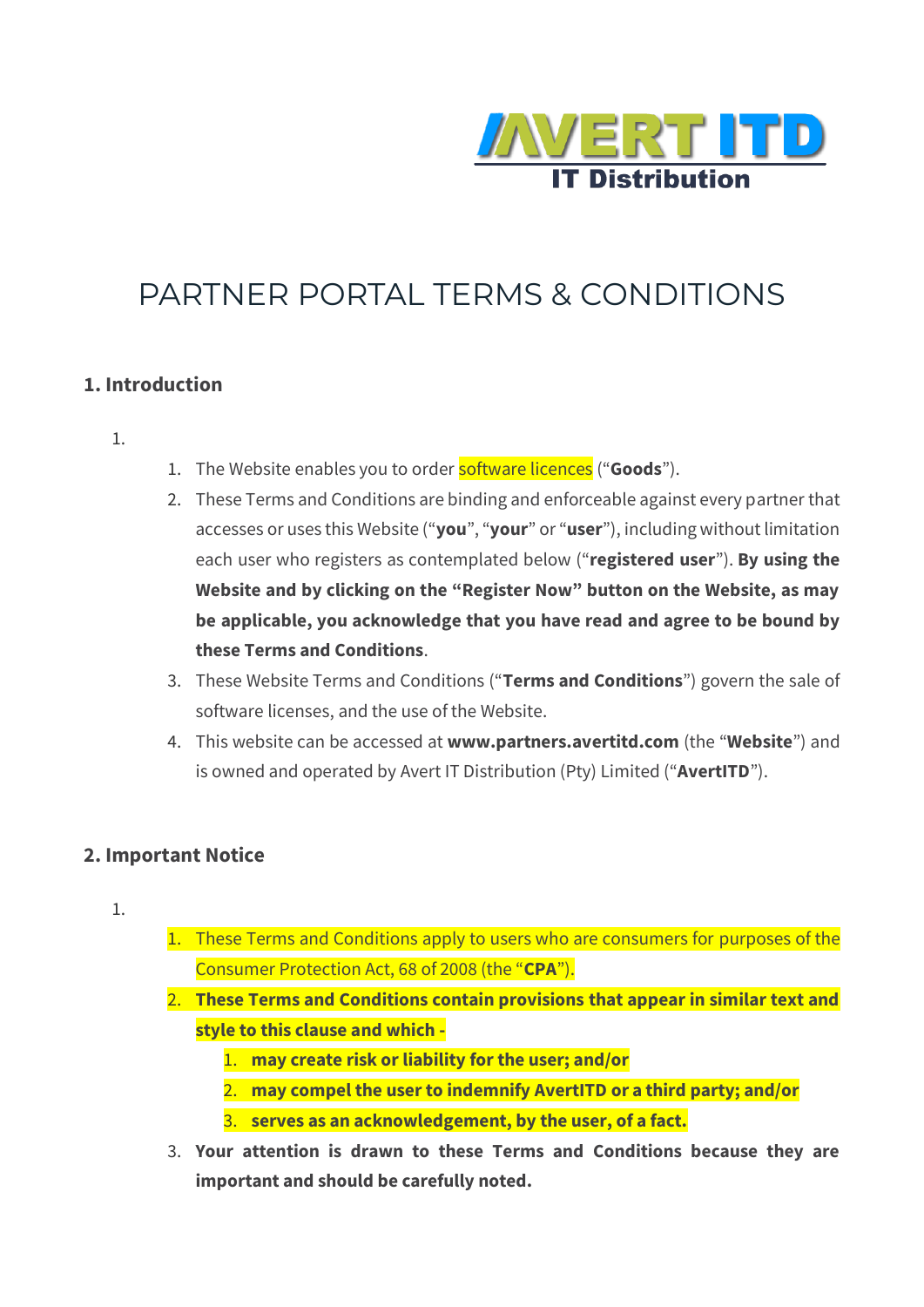- 4. If there is any provision in these Terms and Conditions that you do not understand, it is your responsibility to ask sales at at AvertITD to explain it to you before you accept the Terms and Conditions or continue using the Website.
- 5. Nothing in these Terms and Conditions is intended or must be understood to unlawfully restrict, limit or avoid any right or obligation, as the case may be, created for either you or AvertITD in terms of the CPA.

## **3. Returns (30 day policy)?**

Please refer to our Returns and warranty Policies for more information about returning products The Returns Policy is incorporated in the dealer application pack

## **4. Registration** and use of the website

- 1.
- 1. Only registered partners may order on this Website.
- **2. To register as a partner, you must provide an email address and password and provide certain information and personal details to AvertITD.**
- 3. You agree and warrant that your email address and password shall:
	- 1. be used for **personal/reseller** use only; and
	- 2. not be disclosed by you to any third party.
- 4. **By using the Website you warrant that you are 18 (eighteen) years of age or older and of full legal capacity. If you are under the age of 18 (eighteen) or if you are not legally permitted to enter into a binding agreement, then you may use the Website only with the involvement and supervision of your parent or legal guardian. If your parent or legal guardian supervises you and gives his/her consent, then such person agrees to be bound to these Terms and Conditions and to be liable and responsible for you and all your obligations under these Terms and Conditions.**

#### **5. Errors**

**We shall take all reasonable efforts to accurately reflect the purchase price and charges of Goods on the Website. However, should there be any errors of whatsoever nature on the**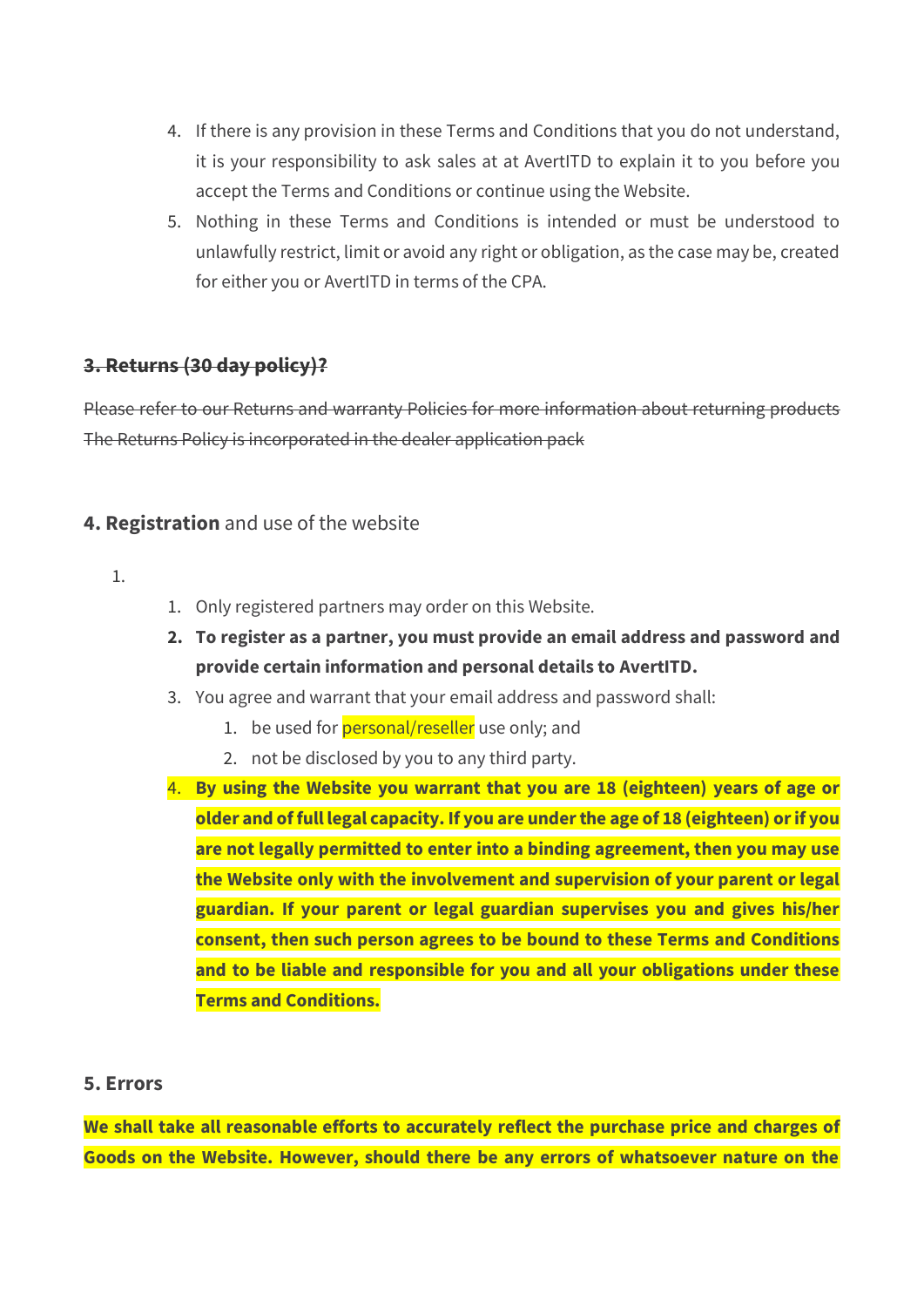**Website (which are not due to our gross negligence), we shall not be liable for any loss, claim or expense relating to a transaction based on any error, save – in the case of any incorrect purchase price – to the extent of refunding you for any amount already paid.**

## **6. Privacy** policy

1.

- 1. We respect your privacy and will take reasonable measures to protect it, as more fully detailed below.
- 2. Should you decide to register as a user on the Website, we will require you to provide us with personal information which includes but is not limited to -
	- 1. your name and surname;
	- 2. your email address;
	- 3. your mobile number;
	- 4. your company name
	- 5. your company contact number
	- 6. your company physical address
	- 7. your company VAT number
- 3. Subject to clause 15.6 below, we will not, without your express consent:
	- 1. use your personal information for any purpose other than as set out below:
		- 1. in relation to the ordering;
		- 2. to contact you regarding current or new services offered by us (unless you have opted out from receiving marketing material from us);
		- 3. to inform you of new features, special offers and promotional competitions offered by us (unless you have opted out from receiving marketing material from us); and
		- 4. to invite you to specific training or product events run by AvertITD or the brands that we represent
	- 2. disclose your personal information to any third party other than as set out below:
		- 1. to our employees, affiliates and vendors (including their employees and/or third party service providers) in order for them to interact directly with you via email or any other method for purposes of technical assistance;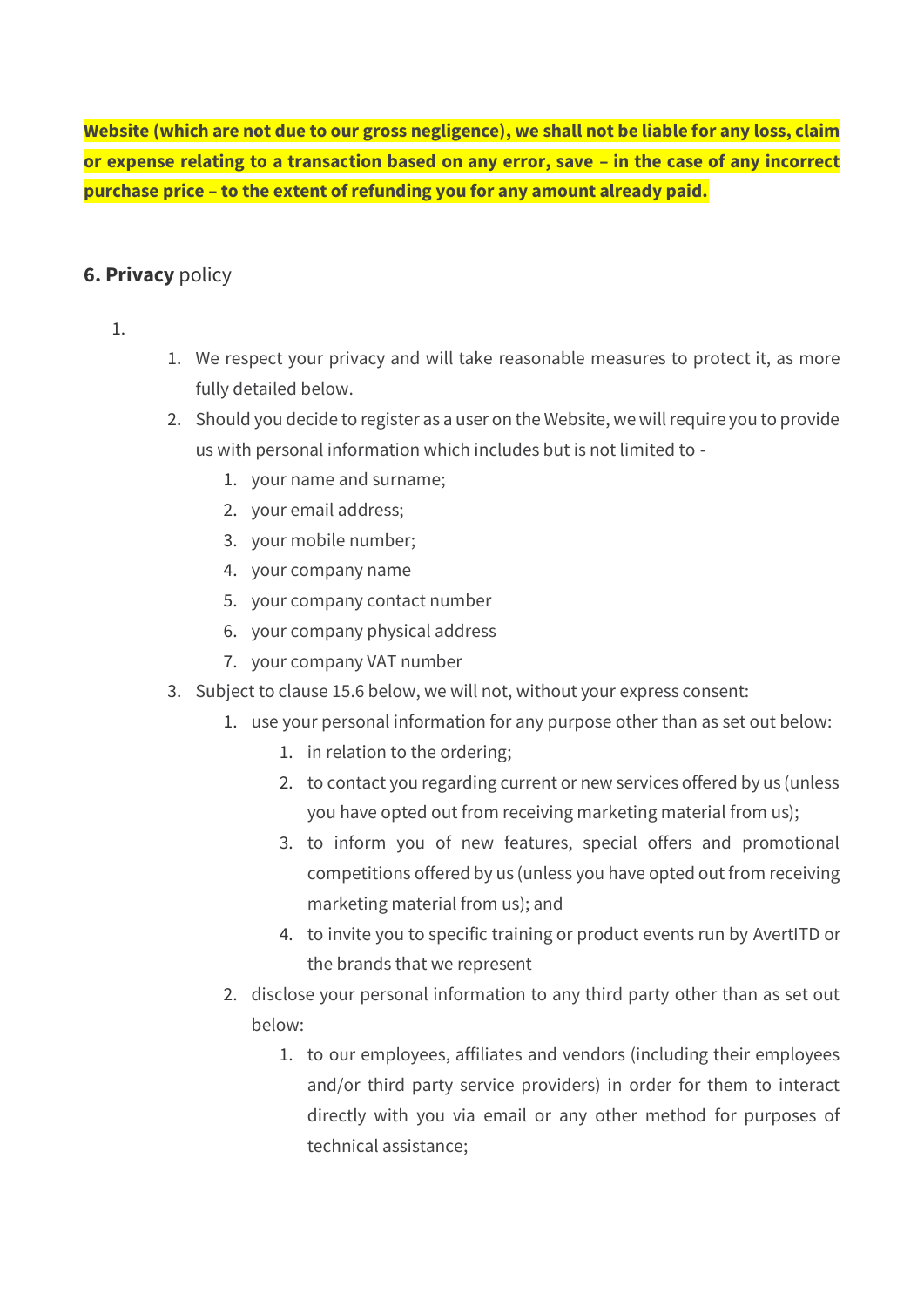- 2. to law enforcement, government officials, fraud detection agencies or other third parties when we believe in good faith that the disclosure of personal information is necessary to prevent physical harm or financial loss, to report or support the investigation into suspected illegal activity, or to investigate violations of these Terms and Conditions;
- 3. to our service providers (under contract with us) who help with parts of our business operations (fraud prevention, marketing, technology services etc). However, our contracts dictate that these service providers may only use your information in connection with the services they perform for us and not for their own benefit;
- 4. We are entitled to use or disclose your personal information if such use or disclosure is required in order to comply with any applicable law, subpoena, order of court or legal process served on us, or to protect and defend our rights or property. In the event of a fraudulent online payment, AvertITD is entitled to disclose relevant personal information for criminal investigation purposes or in line with any other legal obligation for disclosure of the personal information which may be required of it.
- 5. We will ensure that all of our employees, affiliates and vendors (including their employees and third party service providers) having access to your personal information are bound by appropriate and legally binding confidentiality obligations in relation to your personal information.
- 6. We will
	- 1. treat your personal information as strictly confidential, save where we are entitled to share it as set out in this policy;
	- 2. take appropriate technical and organisational measures to ensure that your personal information is kept secure and is protected against unauthorised or unlawful processing, accidental loss, destruction or damage, alteration, disclosure or access;
	- 3. provide you with access to your personal information to view and/or update personal details;
	- 4. promptly notify you if we become aware of any unauthorised use, disclosure or processing of your personal information;
	- 5. provide you with reasonable evidence of our compliance with our obligations under this policy on reasonable notice and request; and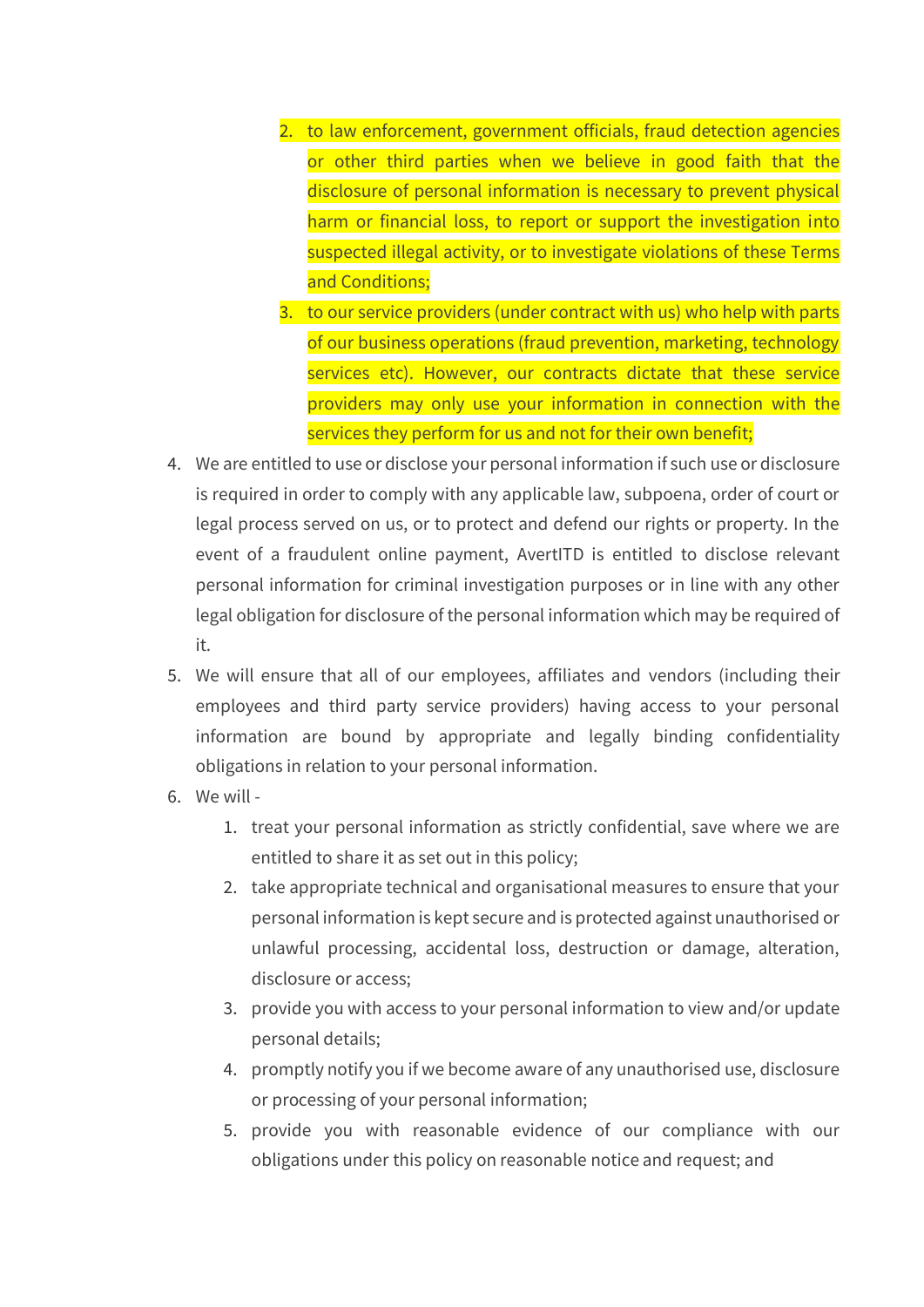- 6. upon your request, promptly return or destroy any and all of your personal information in our possession or control, save for that which we are legally obliged to retain.
- 7. We will not retain your personal information longer than the period for which it was originally needed, unless we are required by law to do so, or you consent to us retaining such information for a longer period.
- 8. **AvertITD undertakes never to sell or make your personal information available to any third party other than as provided for in this policy.**
- 9. **Whilst we will do all things reasonably necessary to protect your rights of privacy, we cannot guarantee or accept any liability whatsoever for unauthorised or unlawful disclosures of your personal information, whilst in our possession, made by third parties who are not subject to our control, unless such disclosure is as a result of our gross negligence.**

This website makes use of "cookies" to automatically collect information and data through the standard operation of the Internet servers. "**Cookies**" are small text files a website can use (and which we may use) to recognise repeat users, facilitate the user's on-going access to and use of a website and allow a website to track usage behaviour and compile aggregate data that will allow the website operator to improve the functionality of the website and its content, and to display more focused advertising to a user by way of third party tools. The type of information collected by cookies is not used to personally identify you. If you do not want information collected through the use of cookies, there is a simple procedure in most browsers that allows you to deny or accept the cookie feature. Please note that cookies may be necessary to provide you with certain features available on our Website, and thus if you disable the cookies on your browser you may not be able to use those features, and your access to our Website will therefore be limited. **If you do not disable "cookies", you are deemed to consent to our use of any personal information collected using those cookies, subject to the provisions of this clause 6.**

## **7. Changes to these Terms and Conditions**

- 1.
- 1. AvertITD may, in its sole discretion, change any of these Terms and Conditions at any time. It is your responsibility to regularly check these Terms and Conditions and make sure that you are satisfied with the changes. Should you not be satisfied, you must not place any further orders on, or in any other way use, the Website.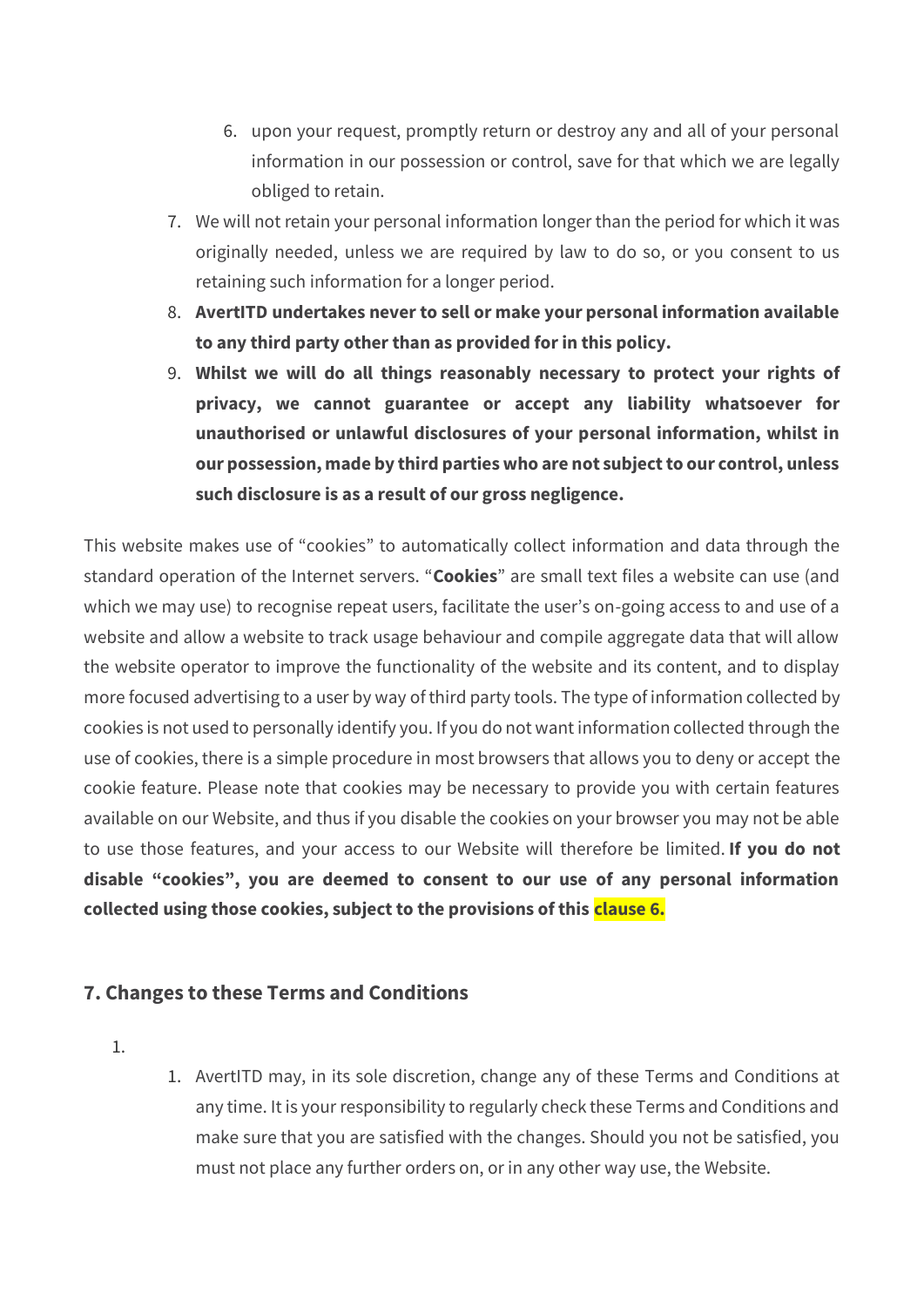2. Any such change will only apply to your use of this Website after the change is displayed on the Website. If you use the Website after such amended Terms and Conditions have been displayed on the Website, you will be deemed to have accepted such changes.

# **8. Ownership** and copyright

- 1.
- 1. The contents of the Website, including any material, information, data, software, icons, text, graphics, lay-outs, images, video clips, trade names, logos, trade-marks, designs and service marks which are displayed on or incorporated in this Website ("**Website Conten**t") are protected by law, including but not limited to copyright and trade mark law. The Website Content is the property of AvertITD, and is licensed to AvertITD.
- 2. You will not acquire any right, title or interest in or to the Website or the Website Content.

## **9. Disclaimer**

- 1.
- 1. **The use of the Website is entirely at your own risk and you assume full responsibility for any risk or loss resulting from use of the Website or reliance on any information on the Website.**
- 2. Whilst AvertITD takes reasonable measures to ensure that the content of the Website is accurate and complete, AvertITD makes no representations or warranties, whether express or implied, as to the quality, timeliness, operation, integrity, availability or functionality of the Website or as to the accuracy, completeness or reliability of any information on the Website. If any such representations or warranties are made by AvertITD's representatives, AvertITD shall not be bound thereby.
- 3. **AvertITD disclaims liability for any damage, loss or expenses, whether direct, indirect or consequential in nature, arising out of or in connection with your access to or use of the Website and/or any content therein unless otherwise provided by law.**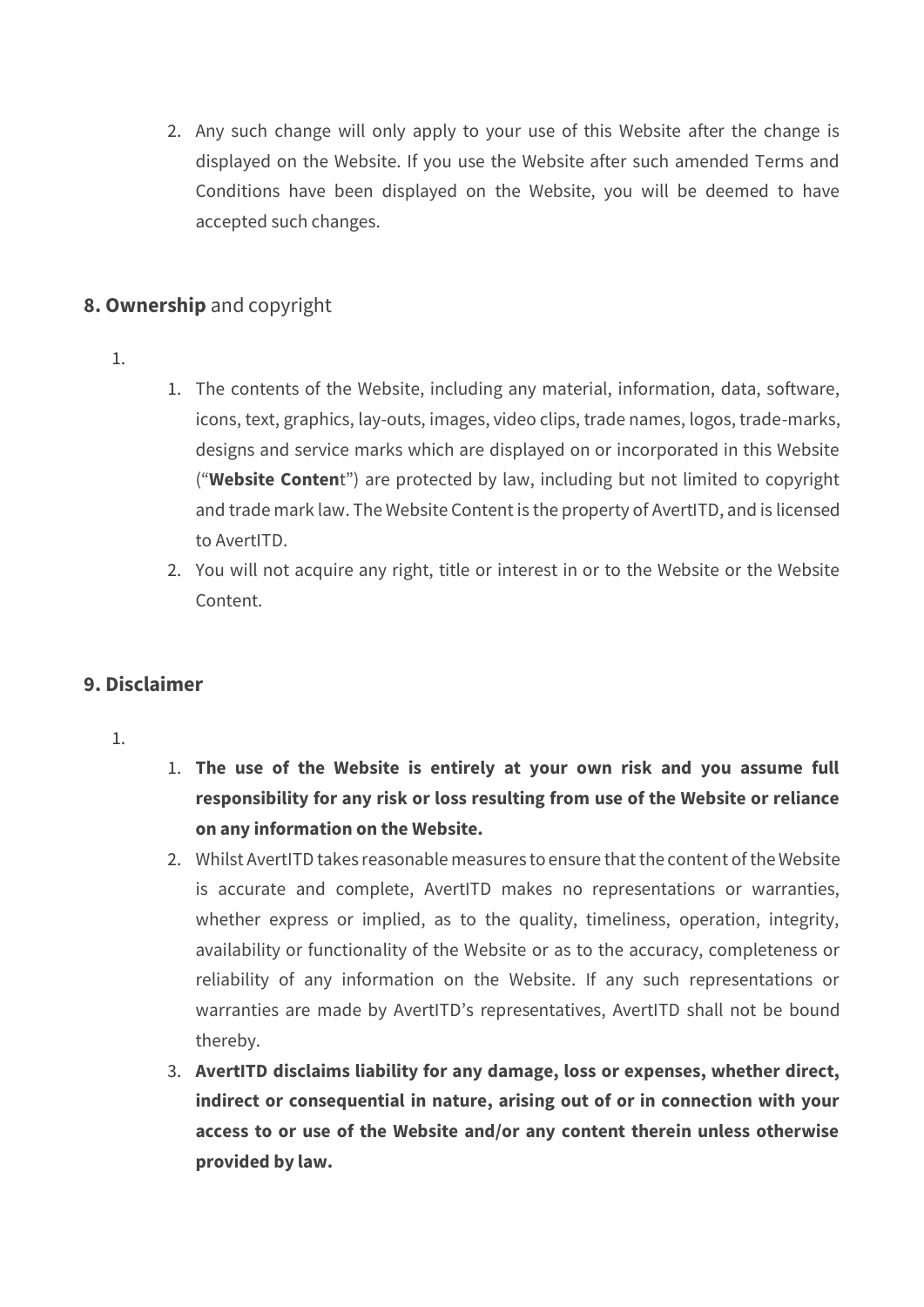4. **In addition to the disclaimers contained elsewhere in these Terms and Conditions, AvertITD also makes no warranty or representation, whether express or implied, that the information or files available on the Website are free of viruses, spyware, malware, trojans, destructive materials or any other data or code which is able to corrupt, destroy, compromise, disrupt, disable, harm, jeopardise or otherwise impede in any manner the operation, stability, security functionality or content of your computer system, computer network, hardware or software in any way. You accept all risk associated with the existence of such viruses, destructive materials or any other data or code which is able to corrupt, compromise, jeopardise, disrupt, disable, harm or otherwise impede in any manner the operation or content of a computer system, computer network, any handset or mobile device, or your hardware or software, save where such risks arise due to the gross negligence or wilful misconduct of AvertITD, its employees, agents or authorised representatives. AvertITD thus disclaims all liability for any damage, loss or liability of any nature whatsoever arising out of or in in connection with your access to or use of the Website.**

## **10. Availability** and termination

- 1.
- 1. We will use reasonable endeavours to maintain the availability of the Website, except during scheduled maintenance periods, and are entitled to discontinue providing the Website or any part thereof with or without notice to you.
- 2. **AvertITD may in its sole discretion terminate, suspend and modify this Website, with or without notice to you. You agree that AvertITD will not be liable to you in the event that it chooses to suspend, modify or terminate this Website other than for processing any orders made by you prior to such time, to the extent possible.**
- 3. **AvertITD is entitled, for purposes of preventing suspected fraud and/or where it suspects that you are abusing the Website, refuse to accept or process an order, and/or to cancel any order concluded between you and AvertITD, in whole or in part, on notice to you.**
- 4. At any time, you can choose to stop using the Website, with or without notice to AvertITD.